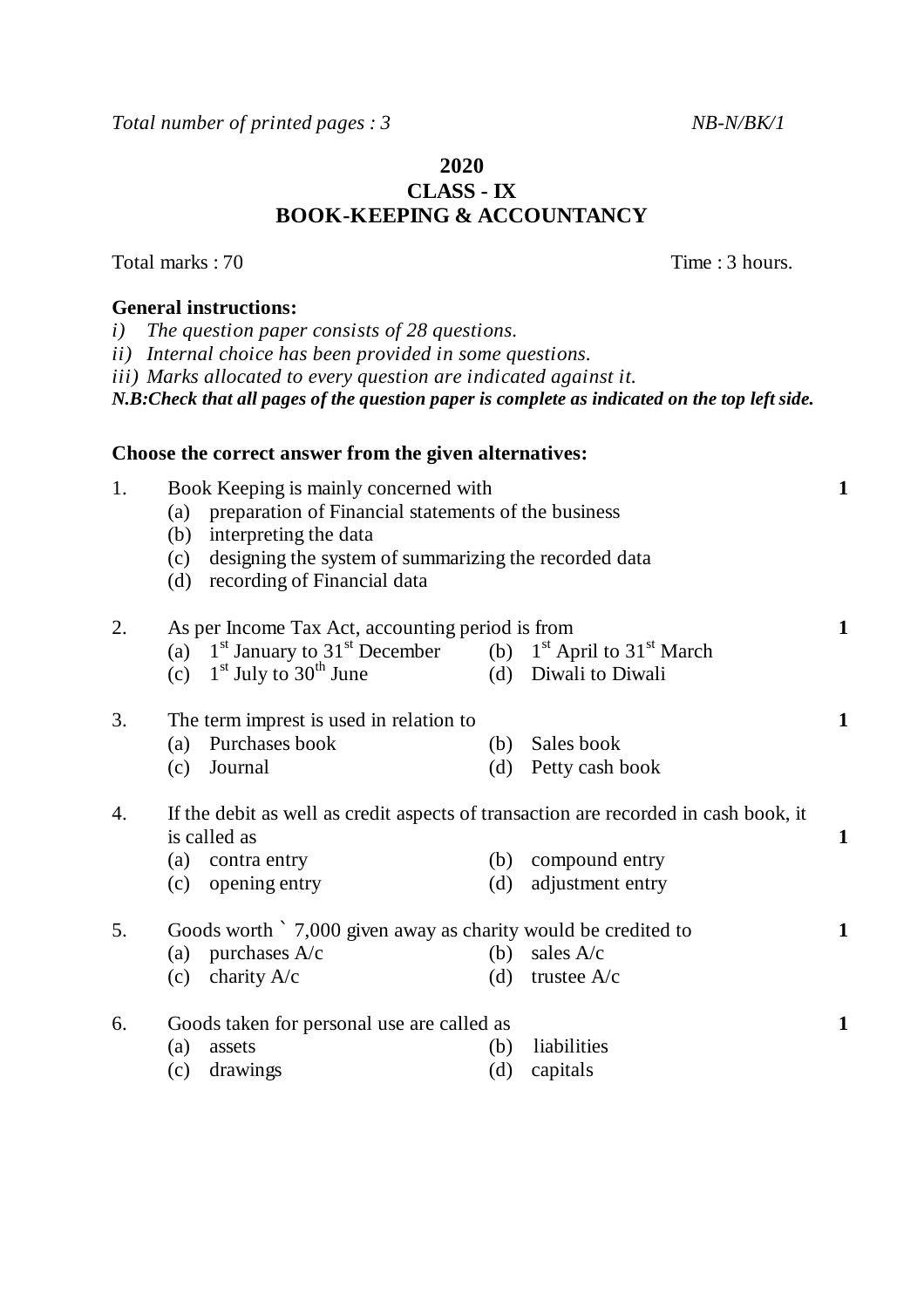-2- *NB-N/BK/1*

| 7.                                                    | Debtors ledger are also known as<br>purchase ledger<br>(a)<br>main ledger<br>(c)                    | (b)<br>(d) | sales ledger<br>cash ledger             | $\mathbf{1}$     |  |
|-------------------------------------------------------|-----------------------------------------------------------------------------------------------------|------------|-----------------------------------------|------------------|--|
| 8.                                                    | A ledger is a book of<br>original entry<br>(a)<br>final entry<br>(c)                                | (b)<br>(d) | subsidiary book<br>adjustment entry     | $\mathbf{1}$     |  |
| 9.                                                    | A trial balance is a/ an<br>(a)<br>statement<br>(c)<br>account                                      | (b)<br>(d) | summary<br>journal                      | $\mathbf{1}$     |  |
| 10.                                                   | Errors which affect one account can be<br>errors of principle<br>(a)<br>errors of commission<br>(c) | (b)<br>(d) | errors of omission<br>errors of posting | $\mathbf{1}$     |  |
|                                                       | Answer the questions in about 20-30 words:                                                          |            |                                         |                  |  |
| 11.                                                   | Define accountancy.                                                                                 |            |                                         | $\boldsymbol{2}$ |  |
| 12.                                                   | What is going concern concept?                                                                      |            |                                         |                  |  |
| 13.                                                   | Mention the basis of accounting.                                                                    |            |                                         |                  |  |
| 14.<br>What is meant by petty cash book?              |                                                                                                     |            |                                         | $\overline{2}$   |  |
| 15.<br>State two reasons for the need of journal.     |                                                                                                     |            | $\boldsymbol{2}$                        |                  |  |
| Define ledger.<br>16.                                 |                                                                                                     |            |                                         | $\overline{2}$   |  |
| 17.                                                   | Answer the questions in about 30-50 words:<br>Write any three characteristics of book-keeping.      |            |                                         | 3                |  |
|                                                       |                                                                                                     | 3          |                                         |                  |  |
| 18.                                                   | Explain money measurement concept with example.                                                     |            |                                         |                  |  |
| 19.                                                   | State any three advantages of imprest system of petty cash book.                                    |            |                                         |                  |  |
| 20.                                                   | State any three limitations of journal.                                                             |            |                                         |                  |  |
| 21.                                                   | Explain the rules for ledger posting from sales book.                                               |            |                                         |                  |  |
| 22.                                                   | Write any three characteristics of trial balance.                                                   |            |                                         | 3                |  |
|                                                       | Answer the questions in about 70-100 words:                                                         |            |                                         |                  |  |
|                                                       | 23. <b>a.</b> What is book-keeping? Explain the advantages of book keeping.<br>Or)                  |            |                                         | $1+4=5$          |  |
| <b>b.</b> Explain any five advantages of accountancy. |                                                                                                     |            |                                         | (5)              |  |